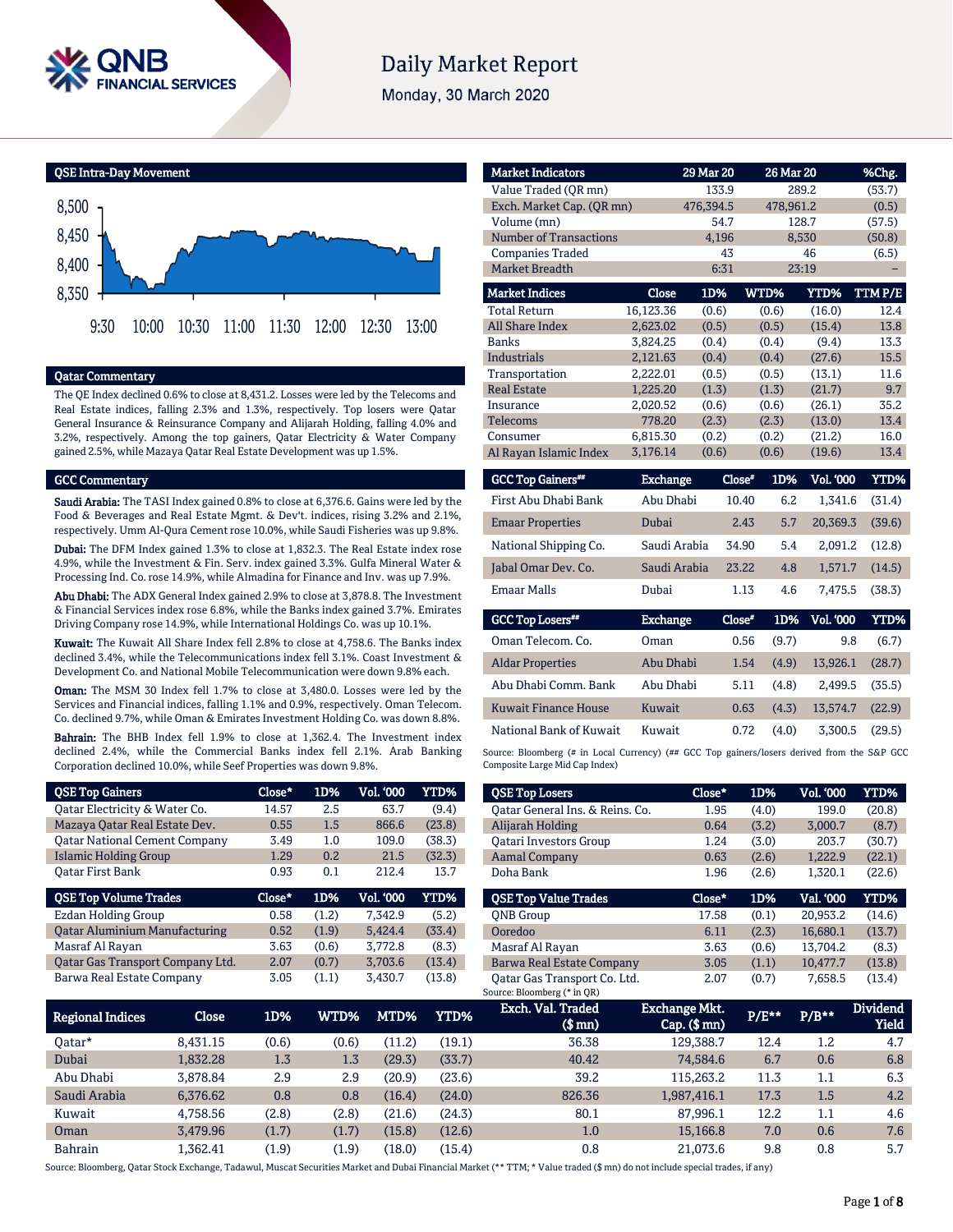## Qatar Market Commentary

- The QE Index declined 0.6% to close at 8,431.2. The Telecoms and Real Estate indices led the losses. The index fell on the back of selling pressure from Qatari and GCC shareholders despite buying support from non-Qatari shareholders.
- Qatar General Insurance & Reinsurance Company and Alijarah Holding were the top losers, falling 4.0% and 3.2%, respectively. Among the top gainers, Qatar Electricity & Water Company gained 2.5%, while Mazaya Qatar Real Estate Development was up 1.5%.
- Volume of shares traded on Sunday fell by 57.5% to 54.7mn from 128.7mn on Thursday. Further, as compared to the 30-day moving average of 121.9mn, volume for the day was 55.1% lower. Ezdan Holding Group and Qatar Aluminium Manufacturing Company were the most active stocks, contributing 13.4% and 9.9% to the total volume, respectively.

| <b>Overall Activity</b>    | Buy %* | Sell %* | Net (QR)       |
|----------------------------|--------|---------|----------------|
| Oatari Individuals         | 25.03% | 24.83%  | 271,936.31     |
| <b>Oatari Institutions</b> | 42.16% | 45.94%  | (5,065,739.48) |
| Oatari                     | 67.19% | 70.77%  | (4.793.803.17) |
| <b>GCC</b> Individuals     | 2.86%  | 1.78%   | 1.448.544.49   |
| <b>GCC</b> Institutions    | 0.79%  | 4.93%   | (5,540,850.91) |
| <b>GCC</b>                 | 3.65%  | 6.71%   | (4,092,306.42) |
| Non-Oatari Individuals     | 10.82% | 9.00%   | 2.445.262.40   |
| Non-Oatari Institutions    | 18.33% | 13.52%  | 6,440,847.20   |
| Non-Oatari                 | 29.15% | 22.52%  | 8.886.109.59   |

Source: Qatar Stock Exchange (\*as a % of traded value)

## Earnings Releases and Earnings Calendar

## Earnings Releases

| <b>Company</b>                                                                                                                                                                                                                  | Market       | Currencv  | Revenue (mn)<br>402019 | % Change<br>YoY | <b>Operating Profit</b><br>(mn) 4Q2019 | % Change<br>YoY | <b>Net Profit</b><br>(mn) 4Q2019 | % Change<br>YoY |
|---------------------------------------------------------------------------------------------------------------------------------------------------------------------------------------------------------------------------------|--------------|-----------|------------------------|-----------------|----------------------------------------|-----------------|----------------------------------|-----------------|
| Al Samaani for Metal Industries Co.*                                                                                                                                                                                            | Saudi Arabia | <b>SR</b> | 42.0                   | 6.3%            | (1.6)                                  | N/A             | (1.9)                            | N/A             |
| Ash-Sharqiyah Development Co.*                                                                                                                                                                                                  | Saudi Arabia | <b>SR</b> | -                      | -               | (4.1)                                  | N/A             | (67.5)                           | N/A             |
| Amana Cooperative Insurance Co.*                                                                                                                                                                                                | Saudi Arabia | <b>SR</b> | 248.1                  | 80.5%           |                                        |                 | 7.8                              | 76.6%           |
| Al Hassan Ghazi Ibrahim Shaker *                                                                                                                                                                                                | Saudi Arabia | <b>SR</b> | 882.8                  | 14.1%           | (38.4)                                 | N/A             | (49.8)                           | N/A             |
| National Metal Manufacturing and<br>Casting Co.*                                                                                                                                                                                | Saudi Arabia | <b>SR</b> | 263.3                  | $-32.7%$        | (54.7)                                 | N/A             | (65.1)                           | N/A             |
| Tabuk Agricultural Dev. Co.*                                                                                                                                                                                                    | Saudi Arabia | <b>SR</b> | 84.1                   | $-15.0%$        | (100.9)                                | N/A             | (179.8)                          | N/A             |
| $\mathcal{C}_{\text{current}}$ $\mathcal{C}_{\text{current}}$ and $\mathcal{D}(\mathbf{F} \mathbf{M})$ and $\mathcal{D}(\mathbf{M})$ that $\mathbf{F}(\mathbf{M})$ and $\mathcal{C}_{\text{current}}$ $\mathcal{D}(\mathbf{M})$ |              |           |                        |                 |                                        |                 |                                  |                 |

Source: Company data, DFM, ADX, MSM, TASI, BHB. (\*Financial for FY2019)

## Earnings Calendar

| <b>Tickers</b> | ' Name<br>Company.       | Date of reporting 4Q2019 results | No. of days remaining | <b>Status</b> |
|----------------|--------------------------|----------------------------------|-----------------------|---------------|
| <b>ERES</b>    | n Holding Group<br>czdan | 30-Mar-20                        |                       | Due           |

| <b>Tickers</b> | <b>Company Name</b>               | Date of reporting 1Q2020 results | No. of days remaining | <b>Status</b> |
|----------------|-----------------------------------|----------------------------------|-----------------------|---------------|
| <b>OIBK</b>    | Oatar Islamic Bank                | 15-Apr-20                        | 16                    | Due           |
| <b>KCBK</b>    | Al Khalij Commercial Bank         | $15$ -Apr-20                     | 16                    | Due           |
| <b>OFLS</b>    | <b>Qatar Fuel Company</b>         | 15-Apr-20                        | 16                    | Due           |
| <b>OIGD</b>    | <b>Oatari Investors Group</b>     | 19-Apr-20                        | 20                    | Due           |
| <b>ABQK</b>    | Ahli Bank                         | 20-Apr-20                        | 21                    | Due           |
| <b>UDCD</b>    | <b>United Development Company</b> | 22-Apr-20                        | 23                    | Due           |
| <b>DHBK</b>    | Doha Bank                         | 22-Apr-20                        | 23                    | Due           |

Source: QSE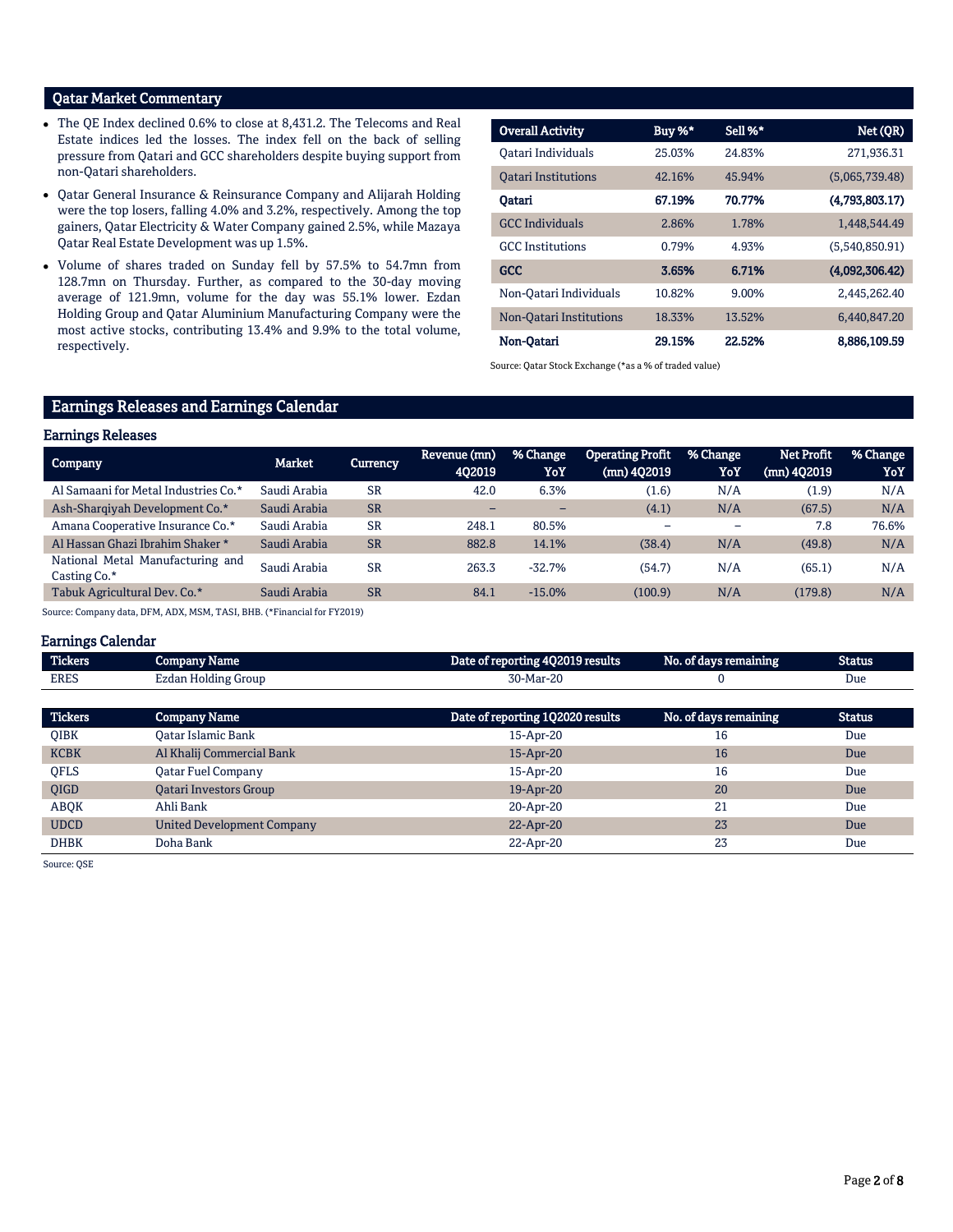## News

- Qatar
- IGRD posts 23.3% YoY decrease but 206.7% QoQ increase in net profit in 4Q2019, above our estimate – Investment Holding Group 's (IGRD) net profit declined 23.3% YoY (but rose 206.7% on QoQ basis) to QR20.5mn in 4Q2019, above our estimate of QR19.1mn (variation of +7.5%). The company's revenue came in at QR120.5mn in 4Q2019, which represents an increase of 18.0% YoY (+8.2% QoQ). In FY2019, IGRD posted net profit of QR55.07mn as compared to QR58.36mn in FY2018. EPS amounted to QR0.066 in FY2019 as compared to QR0.070 in FY2018. IGRD recommended to the General Assembly to forgo the dividend distribution for the financial year 2019. (QNB FS Research, Company Press Release, QSE)
- OGMD reports net loss of QR1.9mn in 4Q2019 Qatari German Company for Medical Devices (QGMD) reported net loss of QR1.9mn in 4Q2019 as compared to net loss of QR7.3mn in 4Q2018 and QR2.8mn in 3Q2019. The company's operating revenue came in at QR1.9mn in 4Q2019, which represents a decrease of 39.7% YoY (-13.4% QoQ). In FY2019, IGRD posted net loss of QR10.39mn as compared to net loss of QR12.83mn in FY2018. Loss per share amounted to QR0.090 in FY2019 as compared to QR0.111 in FY2018. (QSE, Company Press Release)
- QGMD postpones its AGM and EGM until further notice Qatari German Company for Medical Devices (QGMD) has obtained the approval of the Ministry of Commerce & Industry to postpone its Ordinary and Extraordinary General Assembly meeting (AGM and EGM) date indefinitely and until further notice, to follow preventive measures to limit COVID-19 outbreak. (QSE)
- ABQK to disclose its 1Q2020 financial statements on April 20 Ahli Bank (ABQK) announced its intent to disclose its 1Q2020 financial statements on April 20, 2020. (QSE)
- KCBK to disclose its 1Q2020 financial statements on April 15 Al Khalij Commercial Bank (KCBK) announced its intent to disclose its 1Q2020 financial statements results on April 15, 2020. (QSE)
- QIBK to disclose its 1Q2020 financial statements on April 15 Qatar Islamic Bank (QIBK) announced its intent to disclose its 1Q2020 financial statements results on April 15, 2020. (QSE)
- BRES to holds its AGM on April 15 and announces the agenda Barwa Real Estate Company's (BRES) board of directors will hold the Ordinary General Assembly Meeting (AGM) of the company on April 15, 2020, at BRES Headquarters, Tower no. 1 second Floor, Barwa Al Sadd Towers – Suhaim Bin Hamad Street. In case the desired quorum for the first meeting is not achieved then the second reserved meeting will be held on April 22, 2020 at the same venue, to discuss the agenda. The agenda includes - to approve the board of directors' proposal of cash dividend of QR0.20 per share (20% of the share value) for the financial year ending December 31, 2019, among others. (QSE)
- Qatar allocates QR3bn guarantees to local banks Guarantees worth QR3bn will be allocated to local banks as part of the directives of HH the Amir Sheikh Tamim bin Hamad Al Thani, to support the economic and financial sector within the framework of the precautionary measures to combat the spread of the novel coronavirus (COVID-19). HE the Prime Minister and Minister of Interior Sheikh Khalid bin Khalifa bin Abdulaziz Al Thani issued the directive on Sunday. This is in connection

with the support package to provide financial and economic incentives, amounting to QR75bn for the private sector. Qatar Central Bank (QCB) said in a statement that the amount of QR3bn comes within the support package for granting soft loans and without commissions or fees for the affected companies to support salaries and rents through guarantees issued by Qatar Development Bank (QDB) to banks operating in the State. QCB in cooperation with QDB will set the standards and mechanisms for the implementation of the incentive. (Gulf-Times.com)

- Qatar's PPI shrinks 10.6% YoY in February on earnings fall in hydrocarbons – A substantial fall in the earnings within hydrocarbons led Qatar's PPI (producers' price index) shrink 10.6% YoY in February 2020, according to the official statistics. Qatar's PPI - a measure of the average selling prices received by the domestic producers for their output - saw a 5.8% MoM decline, accorind to the figures released by the Planning and Statistics Authority (PSA). The mining PPI, which carries the maximum weight of 72.7%, plummeted 14.4% on a yearly basis as price of crude petroleum and natural gas plunged 14.6% and that of stone, sand and clay by 5% in the review period. The PPI for mining registered 8.3% shrinkage MoM in February this year on the back of 8.3% increase in the price of crude petroleum and natural gas and 2.1% in stone, sand and clay. The manufacturing sector, which has a weight of 26.8% in the PPI basket, witnessed a 1.9% yearly shrinkage in February this year on a 6.9% contraction in the price of basic metals, 6.1% in basic metals, 3.4% in cement and other non-metallic mineral products, 0.8% in beverages and 0.2% in grain mill and other products. Nevertheless, there was 3% increase in the price of paper and paper products, 2.6% in juices, 2.2% in other chemical products and fibers, 0.3% in dairy products, 0.2% in rubber and plastics products and 0.1% in refined petroleum products. The manufacturing sector PPI had seen a monthly 0.8% fall in February 2020 as the price of refined petroleum products declined 1.9%, juices and rubber and plastics products (1.2% each), cement and other non-metallic mineral products (0.6%) and grain mill and other products (0.2%); whereas that of basic metals rose 3.4%, beverages (1.4%), paper and paper products (1%), basic chemicals (0.3%) and dairy products (0.1%). However, the utilities group, which has a mere 0.5% weightage in the PPI basket, saw its index expand 7% on yearly basis in February this year as water and electricity prices had risen 6.1% and 8.4% respectively. The index had seen a 2.5% growth MoM this February with electricity and water gaining 3.9% and 0.7% respectively. (Gulf-Times.com)
- QFBA launches initiative to empower businesses in times of crisis – The Qatar Finance and Business Academy (QFBA) has launched an initiative called "Azm" to empower businesses in times of crisis. The initiative aims at training and assisting talented and promising entrepreneurs from the Qatari community to reduce the key strategic risks associated with the coronavirus on the financial sector and facilitating the adoption of the best risk management practices by companies during the current global crisis. The initiative includes several remote training programs and activities, the most important of which are building and managing a virtual work team; effective teleworking skills; an accredited certification program in crisis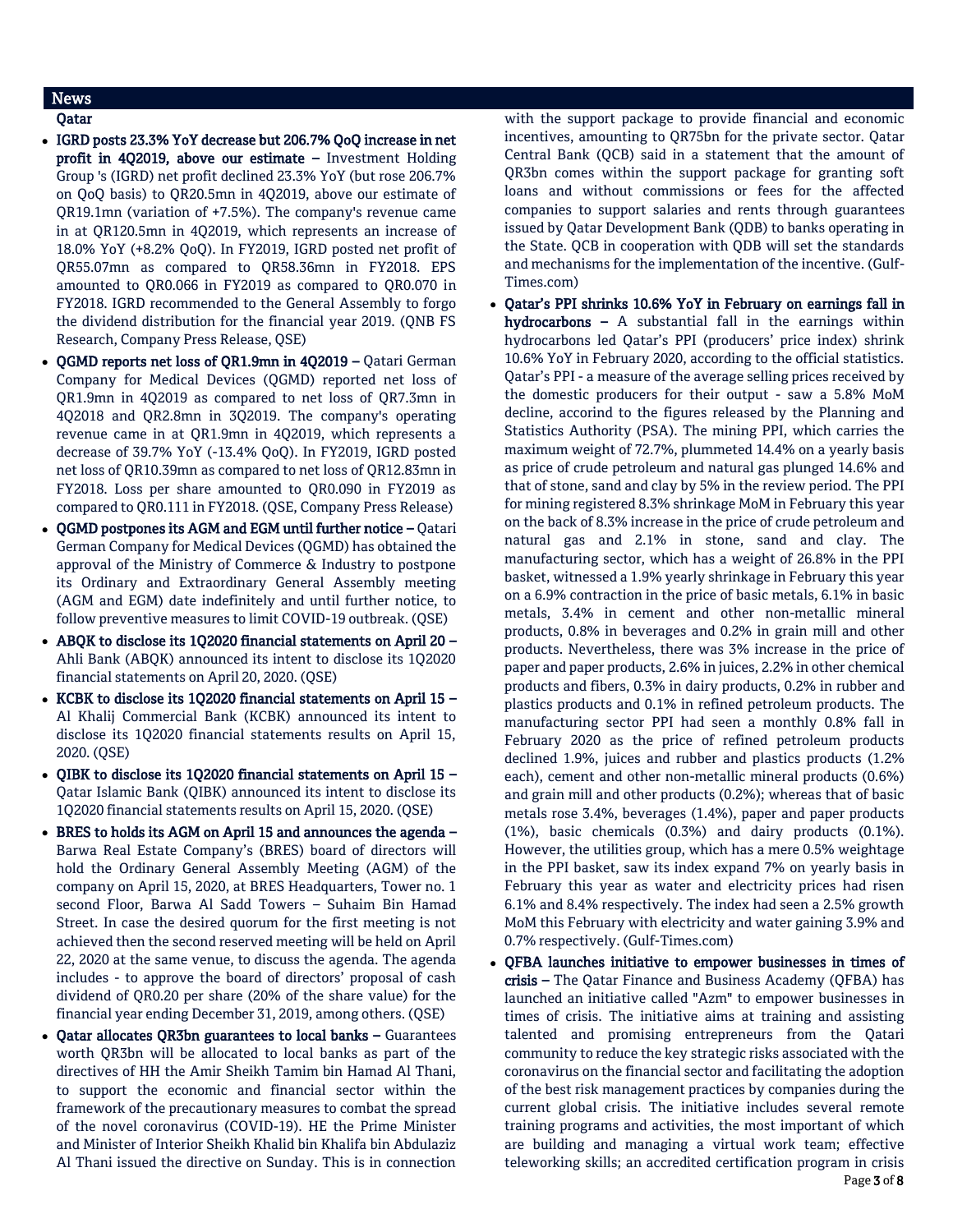management; enterprise success in times of crisis; business model and risk assessment for entrepreneurs and SMEs; promoting trainers' capabilities for distance training and certified consultants in business continuity planning and management. The training programs and activities will be offered online at the rate of up to seven hours introductory to the various programs during different times, in addition to 18 intensive hours at the rate of two and a half hours for each program. (Gulf-Times.com)

- QDB official: Six-month loan deferment to take sting out of COVID-19 bite on 450 SMEs – The six-month loan deferment included in the QR75bn stimulus package will benefit 450 malland-medium-sized enterprises (SME) in the country, Qatar Development Bank's Executive Director of Business Finance, Khaled Abdullah Al Mana has said. The stimulus package was part of several measures initiated by the Amir HH Sheikh Tamim bin Hamad al Thani to shield Qatar's economy from the coronavirus impact. The present circumstances have led to a change in the nature of work of SMEs, Al Mana said. The sixmonth moratorium would address the liquidity problem they might face now, he added. "It is our duty, as a body responsible for supporting and supervising small and medium-sized companies, to provide support for this sector to ensure that it is not affected by any possible repercussions," he said. In a television interview, Al Mana said the Qatar Development Bank would continue its operations without interruptions through various means. All requests from banks, including those for financing, consulting or solving SME problems, would be entertained, he added. QDB would also promote the export of Qatari products to foreign markets, Al Mana said. (Qatar Tribune)
- Essential businesses see huge rise in 'stay-at-home orders' While non-essential businesses in Qatar have been ordered to temporarily shut down their operations, several 'essential businesses' which remain open in the country see a growing demand for their services amidst the ongoing coronavirus pandemic. With residents encouraged to stay at home to prevent the local transmission of the COVID-19 virus, businesses offering food and grocery delivery services as well as home maintenance services have become much more in demand. While it may be business as usual for food and grocery delivery companies such as Talabat and Rafeeq, as well as home maintenance service providers like Alfaytri Trading and Maintenance, these companies have also put in place a number of precautionary measures to protect their employees and clients from the coronavirus, as they anticipate greater demand for their services. (Peninsula Qatar)
- MoTC, Microsoft team up for remote working for public sector workforce – The Qatar Government has announced its partnership with Microsoft to implement modern workplace solutions such as Microsoft Teams to enhance productivity by empowering its workforce to work remotely. The move will foster communication and collaboration amongst government entities to ensure uninterrupted delivery of services to businesses and citizens, the Ministry of Transport and Communications (MoTC) said in a statement. The swift enablement of government employees to work remotely stems from Qatar National Vision 2030 and readiness of the

government as it began its digital transformation journey three years ago through a partnership between the MoTC and Microsoft on modernizing the government workplace. Microsoft Teams is a collaboration productivity tool that empowers workforces to chat, meet, call, and collaborate - all in one place. While governments and organizations across the globe are moving to remote work, Teams delivers an approach to foster a new culture of working together. (Gulf-Times.com)

- QIBK launches mPay digital wallet on its mobile app Qatar Islamic Bank (QIBK) has gone live with the 'mPay' digital wallet initiative on its mobile app. The new payment method supports the efforts led by the Qatar Central Bank to achieve a safe, secure and cashless economy, ahead of the FIFA World Cup Qatar 2022 and beyond. Available to all QIBK customers, the mPay digital wallet provides a cashless and cardless payment gateway within Qatar. QIBK customers can activate their mPay digital wallet through its "award-winning" mobile app, which will be linked to their mobile number. Once activated, customers can easily load money on their mPay wallet using their QIBK accounts. With a loaded mPay digital wallet, customers can make instant transfers to other wallets within QIBK, or the wallets of customers at other banks that are registered on mPay, by simply entering the beneficiary mobile number from their phone 'Contact List'. (Gulf-Times.com)
- Qatar Airways will have to seek state support, warns cash running out - Qatar Airways will have to seek government support eventually, Chief Executive Akbar Al-Baker told Reuters on Sunday, warning the Middle East carrier could soon run out of cash needed to continue flying. Several state have already stepped in to help airlines that have seen demand decimated almost overnight by the coronavirus outbreak, with the US offering \$58bn in aid. Qatar Airways is one of few airlines continuing to maintain scheduled commercial passenger services and over the next two weeks expects to operate 1,800 flights. "We have received many requests from governments all over the world, embassies in certain countries, requesting Qatar Airways not to stop flying," Baker said. The state-owned carrier is operating flights to Europe, Asia and Australia, ferrying passengers home who have been left stranded by the pandemic that has seen many countries close their borders. (Reuters)

## International

 BIS Chief: Governments, central banks must boost efforts to help economies cope with crisis - Governments and central banks need to step up efforts urgently to support their economies in the face of the coronavirus crisis, the head of the Bank for International Settlements (BIS) said on Sunday. General Manager Agustín Carstens, who heads the BIS - an umbrella group for the world's central banks - wrote an opinion piece on Sunday saying "urgent" solutions beyond those used during the 2008 financial crisis were needed. Rules brought in after the 2008 crash were designed to prevent banks overextending themselves, but the worry now is that they are not stepping in and lending when the capital markets have slammed shut for many firms. "To give viable businesses a lifeline to tide them over the economic sudden stop wrought by Covid-19, a solution is needed to complete the last mile from potential lenders to those firms at the edge of the precipice,"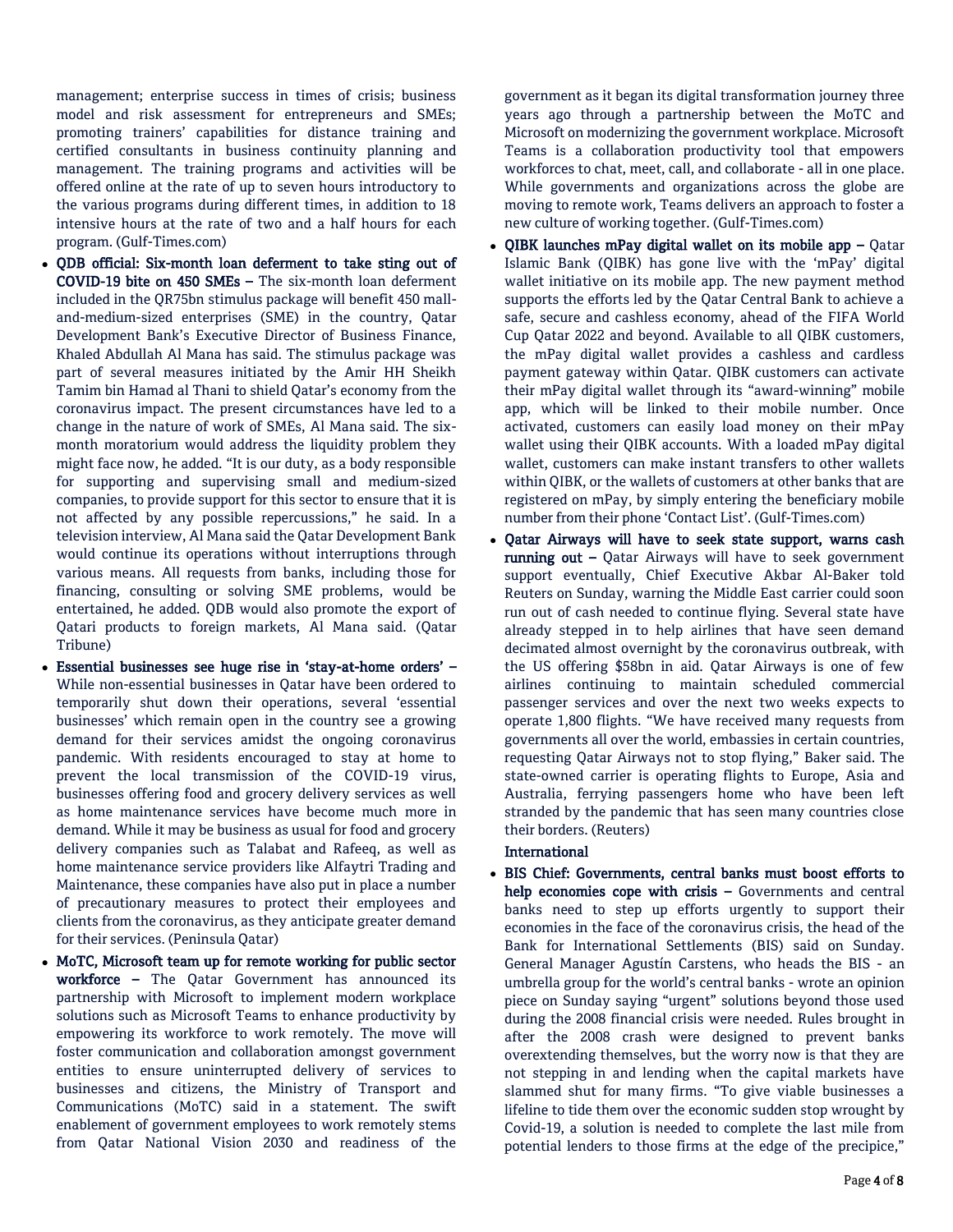Carstens said. Major central banks have rushed to pour trillions of dollars worth of emergency funding into the global banking system but that money needed to reach those who need it, Carstens said. A first step towards bridging what he called "the last mile" would be for banks to use their capital buffers while "a global freeze on bank dividends and share buybacks," was also needed. A second step he recommended would be government-guaranteed loans by banks to small and medium firms, equal to the amount of taxes each paid last year, although it should only go to those that were profitable last year to limit scope for corruption. These "tax deferral loans" could be securitized and refinanced by the central bank, with any losses to be borne by governments. Finally he said, these principles must "go global", building on central bank dollar swap lines to channel liquidity toward preventing global supply chains from unravelling. Government-guaranteed loans by banks to finance receivables, such as invoices for exports, could also be securitized and financed by a central bank facility. (Reuters)

- Partisan divide returns in US Congress on coronavirus next steps - Fresh partisan divisions flared on Sunday on the next steps for the US Congress in dealing with the coronavirus crisis, with the top House of Representatives Republican casting doubt on the need for more economic stimulus legislation while House Speaker Nancy Pelosi signaled she plans to move forward with it. President Donald Trump on Friday signed into law a \$2.2tn aid package - the largest on record - to address the economic downturn inflicted by the coronavirus pandemic after the Democratic-led House and Republican-led Senate put aside partisan differences to pass it nearly unanimously. It was the third legislative package approved by lawmakers to address the mounting crisis. Trump on Sunday left open the possibility that he would support a fourth relief bill, telling reporters he was prepared to do "whatever's necessary" to save lives and bring back the economy. But House Minority Leader Kevin McCarthy was more cautious in comments that aired earlier in the day. Pelosi, the top Democrat in Congress, told CNN's "State of the Union" program that the three bills already signed into law were merely a "down payment." US Treasury Secretary Steve Mnuchin said on Sunday he expects the stimulus package signed by Trump on Friday will provide economic relief overall for about 10 weeks. Mnuchin said his main focus now is on carrying out its provisions to get money to Americans as soon as possible. (Reuters)
- Mnuchin: Small business loans up and running this week Treasury Secretary Steve Mnuchin said he expects to have a small business loan program up and running in the coming week while workers can expect aid from the \$2tn stimulus package in the form of direct deposits or checks in about three weeks. The administration is focused on getting money out quickly, Mnuchin said on "Fox News Sunday," one of two television appearances for the day. "That's a combination of small business loans that will be available this week" and checks to households which he called "bridge checks." "Any FDIC bank, any credit union, any fintech lender will be authorized to make these loans" to a small business subject to certain approvals, Mnuchin said. (Bloomberg)
- France: Coronavirus crisis puts EU credibility on the line How the European Union responds to the coronavirus outbreak will determine its future credibility, a French minister said on Sunday, after the bloc failed to agree last week on measures to cushion the economic blow. The EU is struggling for a coordinated response to the coronavirus, the latest test of the bloc's solidarity after it was shaken by Brexit, the 2015-2016 migration wave and the Eurozone debt crisis. "If Europe is just a single market when times are good, then it has no sense," European Affairs minister Amelie de Montchalin told France Inter radio. The bloc's divisions were laid bare after leaders hit an impasse on Thursday over how to minimize the economic pain and prepare for an eventual recovery, with the ailing south incensed by the resistance of the richer north to offer more support. Germany and the Netherlands came out strongly against a push by Italy, Spain, Portugal and France to issue joint bonds to help finance an economic stimulus. There were also squabbles over the sharing of medical equipment and border controls. In Austria, Chancellor Sebastian Kurz fumed at double-standards within the bloc after his country was slowed in efforts to secure face masks from Germany while other capitals criticized Vienna's own controls on the Italian border. (Reuters)
- CBI: UK companies were worried about outlook even before lockdown - British companies in key sectors were already bracing for the biggest hit to business since 2009 even before last week's shutdown of the much of the economy as the government moved to slow the spread of coronavirus, an employers' group said. Surveys conducted in the first half of March showed consumer services firms, such as restaurants, bars and cinemas, were the most pessimistic, the Confederation of British Industry (CBI) said on Sunday. A measure of their expectations for business volumes in the next three months showed a balance of -47%. The balance for manufacturers stood at -20% while the retail sector's sales expectations fell to -31%, it said. "Expectations of a sharp fall in activity give some sign of what is to come," Alpesh Paleja, the CBI's lead economist, said. "With strict social distancing measures still to be reflected in our data, the picture is only likely to deteriorate from here." On the other hand, business and professional services firms expected growth in the coming quarter. The CBI data is compiled from surveys of manufacturing and retail sectors, which it publishes separately, and a gauge of the services sector. The balances represent the difference in percentage points between the share of firms answering that output is, or is likely to be, up or down. (Reuters)
- Japan's Economy Minister says Olympic postponement to push back trillions of Yen in demand - The government's stimulus package will take into account the fact that the postponement of the Tokyo Olympic Games will push back several trillions of yen worth of demand until next year, Japan's Economy Minister Yasutoshi Nishimura said on Sunday. "If demand is being pushed back until next year, that means the same amount of demand will evaporate this year. We'll take this into account" in compiling the stimulus package, Nishimura told a television program. (Reuters)

## Regional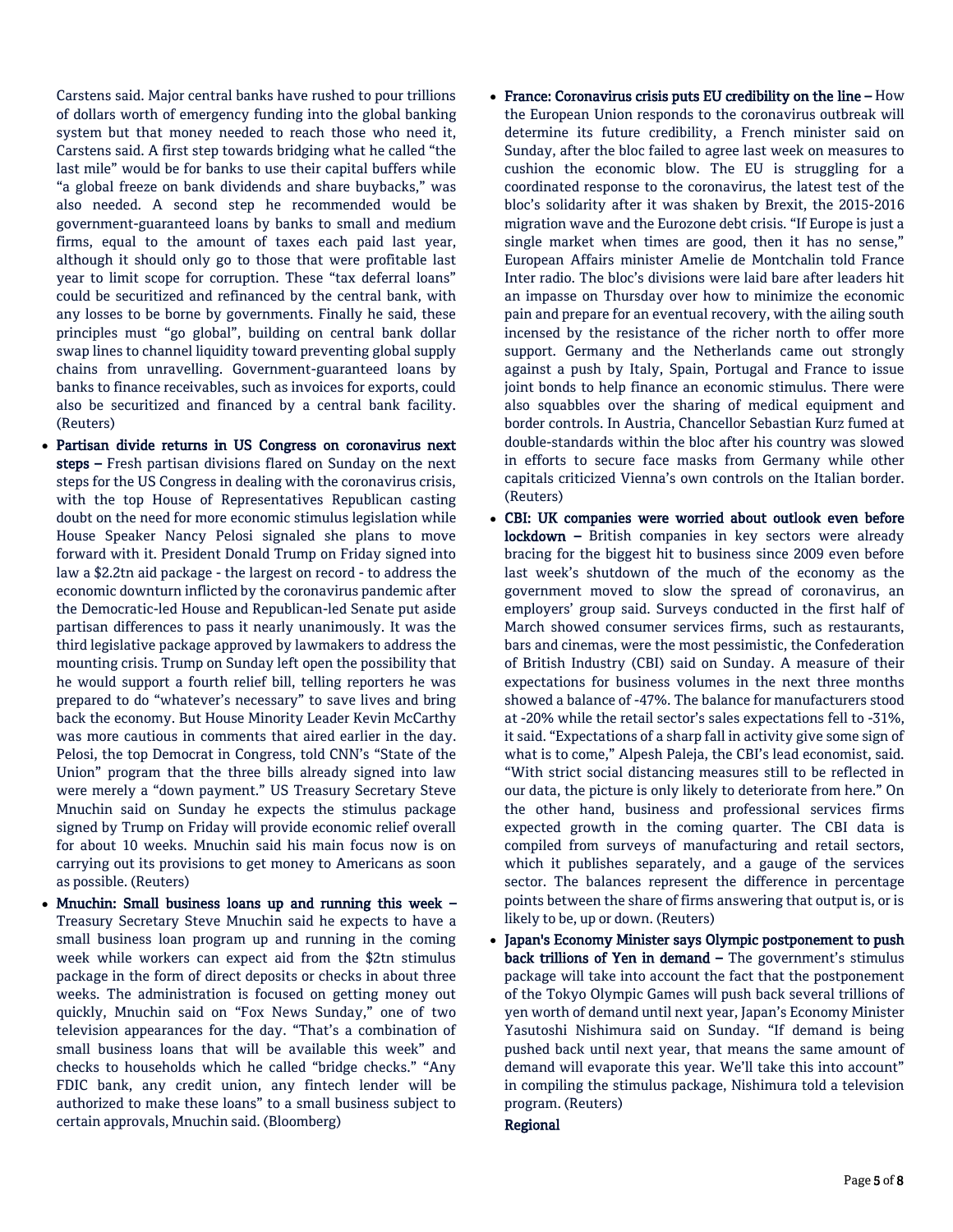- Oil-rich wealth funds seen shedding up to \$225bn in stocks Sovereign wealth funds from oil-producing countries mainly in the Middle East and Africa are on course to dump up to \$225bn in equities, a senior banker estimates, as plummeting oil prices and the coronavirus pandemic hit state finances. The rapid spread of the virus has ravaged the global economy, sending markets into a tailspin and costing both oil and non-oil based sovereign wealth funds around \$1tn in equity losses, according to JPMorgan Strategist, Nikolaos Panigirtzoglou. His estimates are based on data from sovereign wealth funds and figures from the Sovereign Wealth Fund Institute, a research group. Sticking with equity investments and risking more losses is not an option for some funds from oil producing nations. Their governments are facing a financial double-whammy – falling revenues due to the spiraling oil price and rocketing spending as administrations rush out emergency budgets. Around \$100bn- \$150bn in stocks have likely been offloaded by oil-producer sovereign wealth funds, excluding Norway's fund, in recent weeks, Panigirtzoglou said, and a further \$50bn-\$75bn will likely be sold in the coming months. "It makes sense for sovereign funds to frontload their selling, as you don't want to be selling your assets at a later stage when it is more likely to have distressed valuations," he said. Most oil-based funds are required to keep substantial cash-buffers in place in case a collapse in oil prices triggers a request from the government for funding. A source at an oil-based sovereign fund said it had been gradually raising its liquidity position since oil prices began drifting lower from their most recent peak above \$70 a barrel in October 2018. In addition to the cash reserves, additional liquidity was typically drawn firstly from short-term money market instruments like treasury bills and then from passively invested equity as a last resort, the source said. It's generally a similar trend for other funds. "Our investor flows broadly show more resilience than market pricing would suggest," Head of policy research at State Street Global Advisors, Elliot Hentov said. "There has been a shift toward cash since the crisis started, but it's not a panic move but rather gradual." The sovereign fund source said the fund had made adjustments to its actively managed equity investments due to the market rout, both to stem losses and position for the recovery, when it comes. (Reuters)
- APICORP: Renewable energy gets push with government support in MENA - Renewable energy will account for 34% of power investment, or 12% of total energy investment, in the Middle East region's power sector within five years, a report by Arab Petroleum Investments Corporation (APICORP) has shown. APICORP estimates that in the next five years, close to \$350bn could be invested in the Middle East and North Africa's (MENA) power sector. Renewable energy developments in the Arab world, it stated, have gained momentum in recent years. The main driver behind these developments is the strong support from governments that recognize the urgency of tackling rising demand for energy and are attracted by the declining costs of the solar PV. In addition, multilateral development banks (MDBs) and development agencies have played a critical role in financing some projects in some MENA countries at a time when international banks were reluctant to invest. (Gulf-Times.com)
- SAMA asks banks to restructure financing without extra fees Saudi Arabian Monetary Authority (SAMA) stated banks should agree to restructure financing for customers without extra fees and asked banks to provide financing needed by private sector customers who lost their jobs. SAMA stated that banks should review interest and other fees levied on credit cards in line with the recent drop in interest rates. The guidelines are part of measures aimed at stemming the impact of the coronavirus outbreak, it said. (Reuters)
- S&P: Deteriorating conditions could put pressure on UAE banks – S&P has revised its outlooks for five UAE banks from 'Stable' to 'Negative', citing a deteriorating operating environment. The ratings agency, which reviewed First Abu Dhabi Bank (FAB), Abu Dhabi Commercial Bank (ADCB), Mashreqbank, Sharjah Islamic Bank (SIB) and National Bank of Fujairah (NBF), warned that the weakening conditions could put pressure on banks' profitability. In its latest analysis, S&P expects that in 2020, the sharp drop in oil prices as well as reduced economic activity due to the coronavirus, will exert significant pressure on the UAE economy, especially the real estate, trade, retail, transportation and hospitality sectors. "We expect loan quality will be tested and cost of risk will increase, weighing on banks' profitability in the next 12 to 24 months. In 2019, banks' asset quality indicators had already started to show signs of weakness," S&P stated in a note. (Zawya)
- UAE letters of guarantee increase by 4.3% in February The total cumulative balance of letters of guarantee and other credit facilities provided by banks and other business entities in the UAE significantly grew to AED4.533tn in February, 2020, an increase of AED186bn, or 4.3% approximately, from AED4.347tn in January, statistics by the Central bank of the UAE (CBUAE) have shown. This significant increase in credit facilities is reflective of the continued business momentum maintained by various economic sectors in the UAE with overseas partners despite the global slowdown witnessed worldwide. A letter of guarantee is a type of contract issued by a bank on behalf of a customer who has entered a contract to purchase goods from a supplier. It lets the supplier know that they will be paid, even if the customer of the bank defaults. The apex bank's figures show that the balance of foreign currency derivatives soared to AED797.2bn in February 2020, against AED766.3bn in January of the same year. The balance of interest returns on foreign exchange derivatives likewise increased from AED2.763tn in January to circa AED2.928tn in February. The total balance of letters of guarantee at the end of February valued about AED382.7bn while the balance of letters of credit amounted to AED103.8bn. (Zawya)
- Dubai property group Limitless seeks advisers for restructuring – Dubai-based property developer Limitless told its creditors last week that it is looking to appoint legal and financial advisors to work on a financial restructuring plan, a company document seen by Reuters showed. Limitless, along with Nakheel, was among the biggest casualties of Dubai's property crash and subsequent debt crisis that began in 2009. The company, formerly owned by state investment vehicle Dubai World, was one of a number of entities in Dubai that were forced to restructure their debts. "Owing to the liquidity crisis, we are confirming that the company will be unable to pay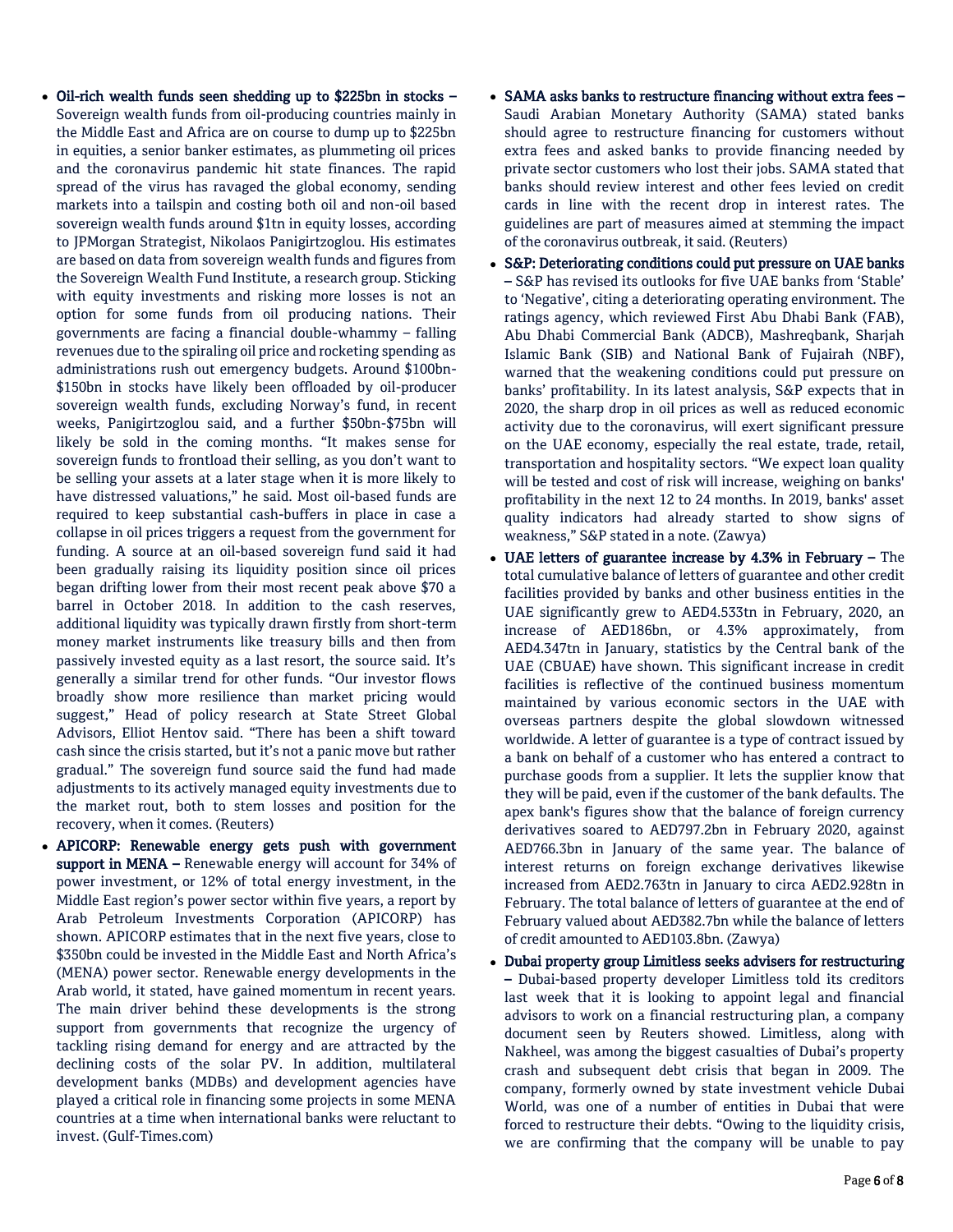accrued profit at the end of March 2020," Limitless stated in a letter dated March 23 and sent to Mashreqbank, which works as an agent for a group of the company's creditors. A Limitless spokeswoman said: "We have written to our creditors as a first step to finding a solution that will benefit all stakeholders." Limitless stated in the letter a team from Dubai World was advising the company's board of directors. The company was committed to agreeing "on a restructuring plan for the benefits of the participants and other creditors. To this end, we are in the final stages of engaging legal as well as financial advisers to assist us." In 2016, Limitless reached a second restructuring agreement with lenders to pay around \$1.2bn in bank debt in three instalments in December 2016, 2017 and 2018, but has only repaid part of it, sources have said. (Reuters)